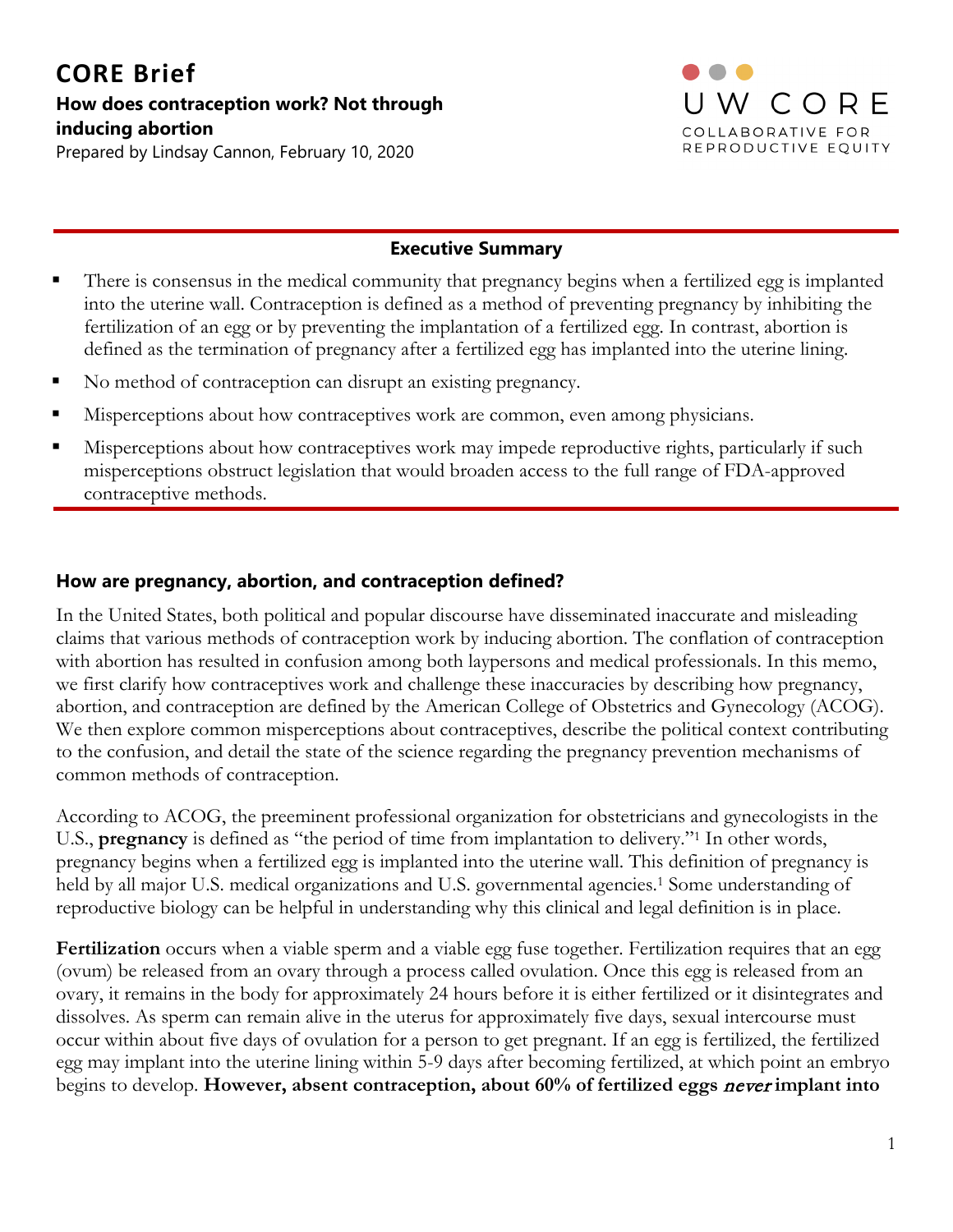**the uterine lining.**<sup>1</sup> Since pregnancy does not occur until the fertilized egg is implanted, only about 40% of fertilized eggs result in pregnancies. 1

Due to many people's lack of clarity about the point at which pregnancy begins, it is unsurprising that confusion also exists about the point at which abortion can occur. **Abortion** is defined by ACOG as a termination of pregnancy.1 As such, an abortifacient, or drug that causes an abortion, works *after* a fertilized egg has implanted into the uterine lining.1

In contrast, according to ACOG's definition, a method of **contraception** must prevent pregnancy by *preventing the fertilization* of an egg or by *preventing the implantation* of a fertilized egg.1 **As such, in order to be considered contraception, a method must prevent pregnancy** before **a pregnancy is established through the process of implantation.** ACOG further states:

*Abortifacient has a precise meaning in the medical and scientific community and it refers to the termination of a pregnancy. Contraceptives that prevent fertilization from occurring, or even prevent implantation, are simply not abortifacients regardless of an individual's personal or religious beliefs or mores.*<sup>1</sup>

### **Confusing and inaccurate information about how contraception works**

Despite clear agreement within the medical establishment, many individuals have misperceptions related to when abortion occurs. In one study of European women, only 64% knew that abortion occurs after implantation, 22% thought that abortion occurs before or after fertilization, and 21% said they did not know the point at which an abortion can occur.<sup>2</sup> Further, in a sample of U.S. women, 6% incorrectly thought that abortion can occur before fertilization, 15% thought after fertilization but before implantation, and 8% were unsure. 3

Further, many people also hold misperceptions about the mechanism of action of many forms of contraception. For example, the belief that emergency contraception (EC) pills (also known as "morning after" pills) work by causing abortion is common among Black adolescent girls in the U.S. 4 Further, in the sample of U.S. women previously referenced, between 19-57% of women were uncertain of the mechanism of action of oral contraceptives, intrauterine devices (IUDs), hormonal injections, and natural family planning.<sup>3</sup> Moreover, 18% believed that EC pills work after the fertilized egg is implanted in the uterus, even though evidence shows that EC works *prior* to fertilization and implantantion.3

Laypersons are not the only ones with reproductive health misperceptions; the mechanisms of action of various forms of contraception are also misunderstood among those with clinical and medical training. In a study of pharmacists, 81% correctly stated that EC pills cannot disrupt an existing pregnancy, but only 37% knew that the primary mechanism of action of EC pills is delaying or preventing ovulation. <sup>5</sup> Figure 1 documents the results of a survey of all healthcare providers at the University of Wisconsin – Madison.<sup>6</sup> Healthcare providers across specialties were asked to report whether they believed six common methods of contraception work by causing an abortion. Even physicians at this world-class medical center reported misperceptions about how six types of contraception (pills/patches/rings, hormonal IUDs, copper IUDs, injections, morning after pills, and implants) work to prevent pregnancy. **Although none of these methods work by ending an existing pregnancy**, many providers inaccurately believed that these methods of contraception work by causing an abortion (most notably, 39% for the morning after pill, 17% for copper IUDs, and 10% for hormonal IUDs).6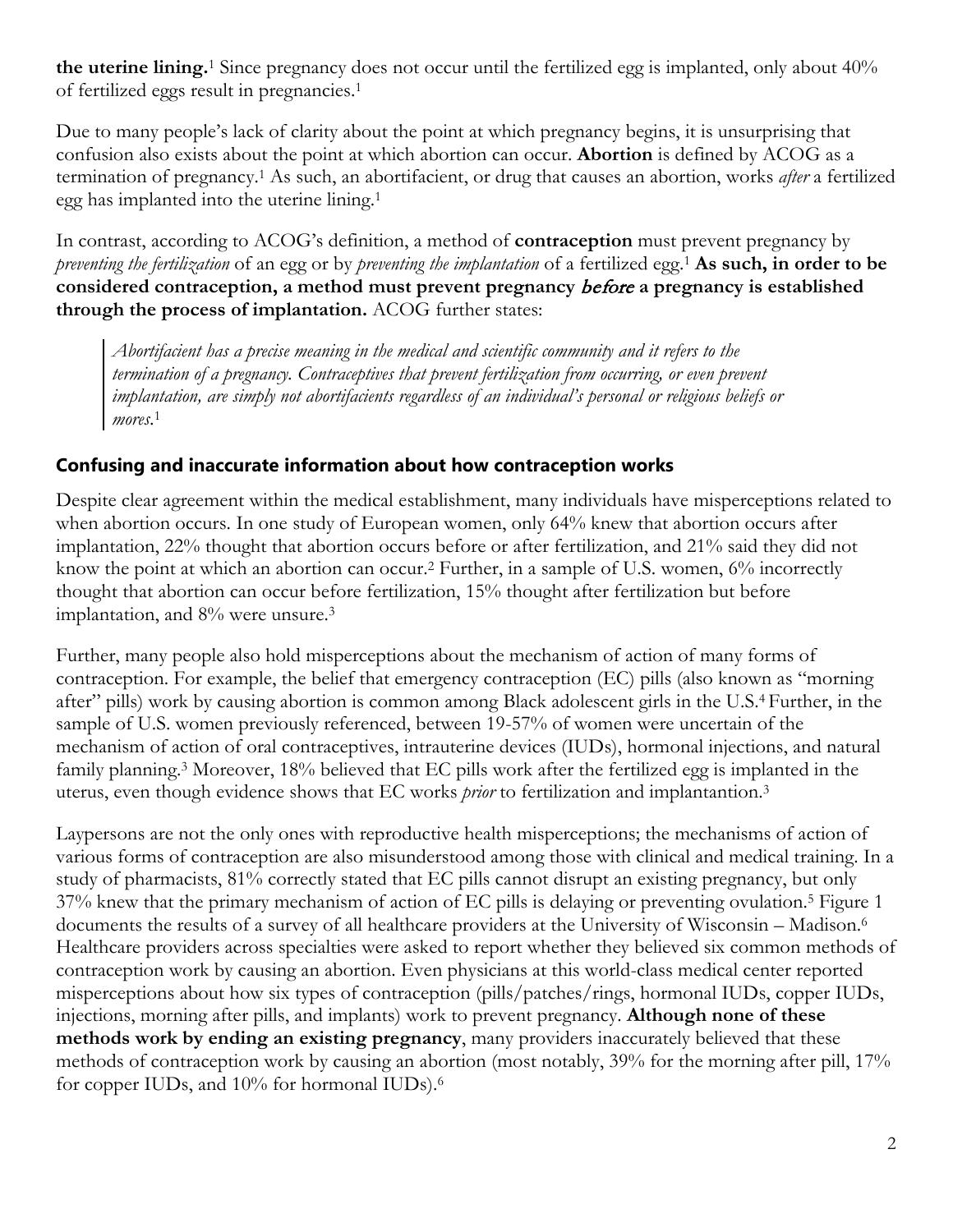Figure 1. Percent of clinical faculty at the University of Wisconsin – Madison reporting that contraceptive methods work by causing abortion, *N=*913, 20196



Since misperceptions related to how contraceptives work are common, including among individuals with clinical and medical training, it is important to understand the political context that has contributed to this misinformation.

# **Political context**

In the 2014 *Burwell v. Hobby Lobby* case heard by the U.S. Supreme Court, the owners of Hobby Lobby Stores, Inc. argued that there should be a religious exemption to the Affordable Care Act's contraceptive mandate. That is, the company maintained that for-profit institutions do not have to cover the cost of contraception for their employees. <sup>7</sup> Part of their argument hinged on Hobby Lobby's owner's belief that contraception is immoral.7 As part of their case, the respondent (Hobby Lobby) attempted to redefine pregnancy as starting at fertilization, arguing in particular that EC pills and IUDs act as abortifacients.8 However, as described above, pregnancy occurs at the time of implantation of a fertilized egg into the uterus, and no method of contraception can disrupt an existing pregnancy after implantation.1

Also in 2014, the U.S. Conference of Catholic Bishops sent a letter to the U.S. Department of Health and Human Services stating that federal and state abortion restrictions should apply to EC pills.<sup>8</sup> Such a restriction would require that any person seeking EC pills after unprotected sex would need to comply with all state laws governing abortion, including mandatory ultrasounds and waiting periods in most states, and that providers would be required to prescribe EC pills in an ambulatory surgical center and have admitting privileges in many states.8 These barriers would stand in the way of many women gaining access to a method of contraception that *prevents* the need for an abortion, as EC pills are only effective prior to the start of a pregnancy.

A few years later, in his 2018 Supreme Court confirmation hearing, Justice Brett Kavanaugh referred to some forms of contraception as "abortion-inducing drugs."9 In the same vein, the antiabortion group, Pro-Life Wisconsin, lobbied against a Wisconsin bill that would allow pharmacists to prescribe some methods of contraception, thus removing the need for clinical visits for birth control pills and the birth control patch for most women.10 In their statement, Pro-Life Wisconsin recorded their opposition to the bill due to their belief in the "abortifacient effect of hormonal contracpetives."11 This belief hinges again on the definition of pregnancy as starting at fertilization, not implantation, as defined by the medical profession and the U.S. government. 1 This politicized rhetoric proliferates misinformation and creates widespread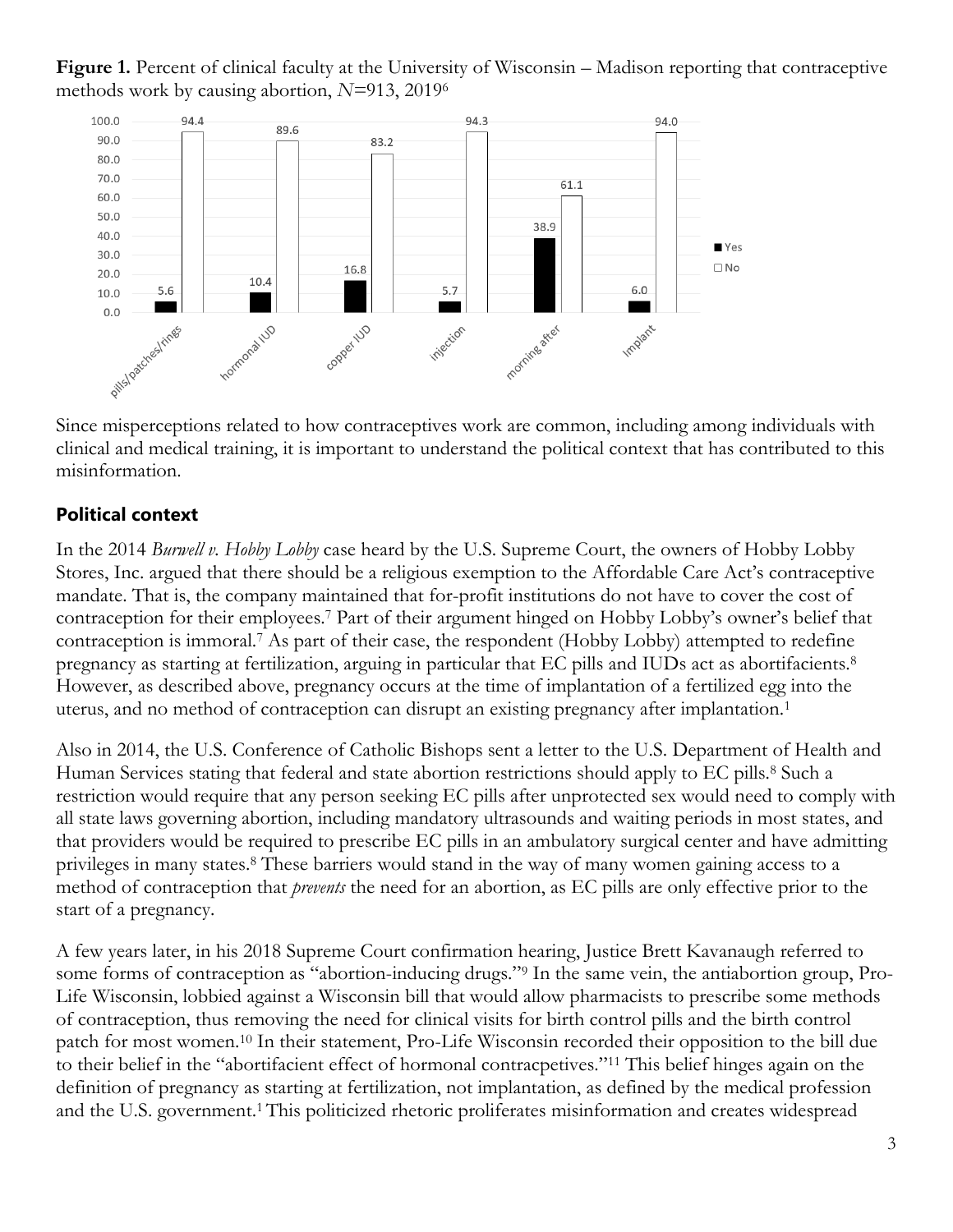misconceptions about contraception and abortion. These misperceptions threaten the reproductive rights of Wisconsinites and beyond, as legislation informed by misinformation obstructs access to the full range of FDA-approved contraceptive methods.

# **State of the science**

In order to understand the current state of the science related to contraception, it is helpful to understand the mechanisms of action through which various methods of contraception work (table below). **Of critical importance, all methods of contraception work prior to implantation. As such, no method of contraception can disrupt an existing pregnancy.**

| Contraceptive<br>Method                                    | <b>Mechanism of Action</b>                                                                                                                                                                                                                                                                                                                                                                                                                                                           |
|------------------------------------------------------------|--------------------------------------------------------------------------------------------------------------------------------------------------------------------------------------------------------------------------------------------------------------------------------------------------------------------------------------------------------------------------------------------------------------------------------------------------------------------------------------|
| <b>Female Sterilization</b><br>(Fallopian Tube<br>Surgery) | Prevents fertilization as the cutting, blocking, or removal of the Fallopian<br>tubes prevents sperm and ova from making contact. <sup>12</sup>                                                                                                                                                                                                                                                                                                                                      |
| <b>Male Sterilization</b><br>(Vasectomy)                   | Blocks fertilization by cutting or blocking the vas deferens so that sperm<br>cannot leave the body during ejaculation. <sup>12</sup>                                                                                                                                                                                                                                                                                                                                                |
| Contraceptive<br>Implant                                   | Designed to completely suppress ovulation for up to 24 months and not to<br>٠<br>impact implantation. <sup>13,14</sup> Studies show that the ovulatory suppression<br>remains at 100% until 30 months. <sup>14</sup><br>Prevents pregnancy through the thickening of cervical mucus, which<br>٠                                                                                                                                                                                      |
|                                                            | prevents the transport of sperm into the uterus. <sup>14</sup>                                                                                                                                                                                                                                                                                                                                                                                                                       |
| <b>Copper Intrauterine</b><br><b>Devices</b>               | Prevents sperm from fertilizing ova through an immune response to the<br>п<br>plastic and copper in the IUD. <sup>15-17</sup> The immune response causes the uterus<br>and Fallopian tubes to be toxic to ova and sperm, specifically impairing<br>sperms' functioning.                                                                                                                                                                                                              |
|                                                            | Evidence suggests that copper IUDs work by preventing fertilization<br>٠<br>instead of implantation. <sup>18-24</sup> However, when copper IUDs are placed after<br>unprotected sex as emergency contraceptives, it is likely that copper IUDs<br>prevent pregnancy after fertilization by disrupting implantation. <sup>25,26</sup>                                                                                                                                                 |
| Hormonal<br><b>Intrauterine Devices</b>                    | Prevents fertilization through an immune reaction caused by the plastic in<br>٠<br>the IUD and the levonorgestrel hormone. <sup>15-17</sup> The immune response causes<br>changes in the uterus that are toxic to both sperm and ova. <sup>27-29</sup><br>Thickens cervical mucus, suppresses sperm motility, and may prevent<br>٠<br>ovulation. <sup>30-32</sup> Evidence suggests that hormonal IUDs work by preventing<br>fertilization instead of implantation. <sup>18-24</sup> |
| Injectable<br>Contraceptives                               | A progestin hormone called depot medroxyprogesterone acetate (DMPA)<br>п<br>prevents pregnancy by inhibiting ovulation through suppressing release of<br>follicle stimulating hormone and luteinizing hormone from the ovaries. <sup>33</sup><br>Thickens and decreases cervical mucus. <sup>34,35</sup><br>٠<br>Although injectable contraceptives cause endometrial atrophy, which may<br>affect implantation, the mechanism of action is primarily through inhibiting             |
|                                                            | ovulation and thickening cervical mucus. <sup>35,36</sup>                                                                                                                                                                                                                                                                                                                                                                                                                            |
| Vaginal<br><b>Contraceptive Ring</b>                       | Suppresses ovulation.<br>٠<br>May also affect the viscosity of cervical mucus and endometrial<br>thickness. <sup>37,38</sup>                                                                                                                                                                                                                                                                                                                                                         |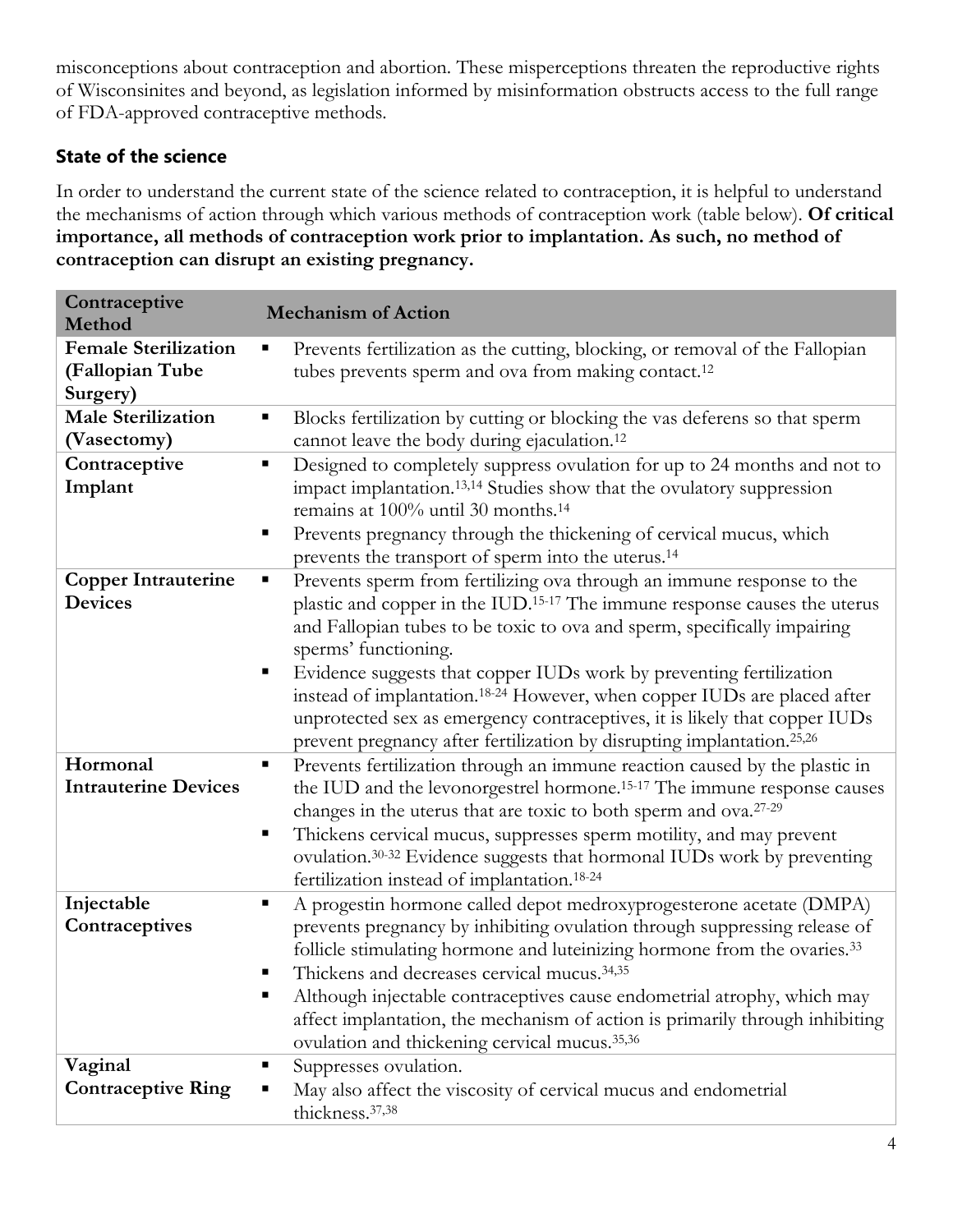| <b>Contraceptive Patch</b>  | ٠<br>٠ | Suppresses the release of follicle stimulating hormone and luteinizing<br>hormone from the ovaries. Since these hormones are needed to stimulate<br>the production of ova, the contraceptive patch prevents ovulation. <sup>39</sup><br>Also has likely mechanisms of action including thickening the cervical<br>mucus and changing the endometrium. <sup>37</sup> |
|-----------------------------|--------|---------------------------------------------------------------------------------------------------------------------------------------------------------------------------------------------------------------------------------------------------------------------------------------------------------------------------------------------------------------------|
| <b>Combined Oral</b>        | п      | Composed of two hormones – progestin and estrogen – which prevent                                                                                                                                                                                                                                                                                                   |
| Contraceptives              |        | fertilization. The progestin component blocks ovulation by suppressing the                                                                                                                                                                                                                                                                                          |
| (COCs)                      |        | release of luteinizing hormone, and the estrogen component suppresses<br>ovulation by stopping the release of follicle stimulating hormone. <sup>40</sup>                                                                                                                                                                                                           |
|                             | ٠      | Block fertilization by disrupting the movement of ova through the                                                                                                                                                                                                                                                                                                   |
|                             |        | Fallopian tubes and thickening cervical mucus. <sup>41,42</sup>                                                                                                                                                                                                                                                                                                     |
|                             | ٠      | Although COCs could in theory cause endometrial atrophy, these effects                                                                                                                                                                                                                                                                                              |
|                             |        | are not well substantiated and there is no evidence that COCs work by                                                                                                                                                                                                                                                                                               |
|                             |        | preventing implantation. <sup>43</sup>                                                                                                                                                                                                                                                                                                                              |
| <b>Progestin Only Pills</b> | ٠      | Inhibit ovulation.                                                                                                                                                                                                                                                                                                                                                  |
|                             | ٠      | Thicken and decrease cervical mucus.                                                                                                                                                                                                                                                                                                                                |
|                             | ٠      | Alter the endometrium. <sup>44</sup>                                                                                                                                                                                                                                                                                                                                |
| Emergency                   | ٠      | Delay or inhibit ovulation. <sup>45-50</sup>                                                                                                                                                                                                                                                                                                                        |
|                             |        |                                                                                                                                                                                                                                                                                                                                                                     |
| Contraception               | ٠      | Although there is no evidence that EC pills have post-fertilization effects,                                                                                                                                                                                                                                                                                        |
|                             |        | EC pills could act to prevent pregnancy by affecting implantation. <sup>25,51</sup>                                                                                                                                                                                                                                                                                 |
| <b>Vaginal Barriers and</b> | ٠      | Prevent fertilization by providing a physical barrier blocking the transport                                                                                                                                                                                                                                                                                        |
| Spermicide                  |        | of sperm into the uterus. <sup>52</sup> Some barriers, including the cervical cap and                                                                                                                                                                                                                                                                               |
|                             |        | diaphragm, combine a physical barrier to the uterus with spermicide, an                                                                                                                                                                                                                                                                                             |
|                             |        | agent that kills sperm.                                                                                                                                                                                                                                                                                                                                             |
| <b>Male Condoms</b>         | п      | Prevent fertilization by blocking the transport of sperm into the uterus. <sup>53</sup>                                                                                                                                                                                                                                                                             |
| Coitus Interruptus          | ٠      | If withdrawal occurs prior to ejaculation, coitus interruptus may prevent                                                                                                                                                                                                                                                                                           |
| (Withdrawal or              |        | fertilization by preventing the sperm and ova from making contact. <sup>54</sup>                                                                                                                                                                                                                                                                                    |
| <b>Pulling Out)</b>         |        |                                                                                                                                                                                                                                                                                                                                                                     |

## **References**

- 1. American College of Obstetrics and Gynecology (ACOG). (2013). Brief for the Counsel for Amici Curiae. Burwell v. Hobby Lobby, 573 U.S. 13-354 & 13-356 (2014). Here, the American College of Obstetrics and Gynecology filed the amicus curiae brief as *Amici Curiae 14-15*. The case was decided in 2014.
- 2. Lopez-del Burgo, C., Mikolajczyk, R. T., Osorio, A., Carlos, S., Errasti, T., & de Irala, J. (2012). Knowledge and beliefs about mechanisms of action of birth control methods among European women. *Contraception, 85*(1), 69-77.
- 3. Dye, H. M., Stanford, J. B., Alder, S. C., Kim, H. S., & Murphy, P. A. (2005). Women and postfertilization effects of birth control: Consistency of beliefs, intentions, and reported use. *BMC Women's Health, 5*(11), 1-9.
- 4. Olsen, C. L., Santarsiero, E. C., & Spatz, D. (2002). Qualitative analysis of African-American adolescent female's beliefs about emergency contraceptive pills. *Journal of Pediatric Adolescent Gynecology, 15*(5), 285-292.
- 5. Shrack, J. S., Stump, E. K., & Hale, L. S. (2008). Kansas pharmacists' knowledge, attitudes, and beliefs regarding over-thecounter emergency contraception. *Proceedings from the 4th Annual GRASP Symposium, Wichita State University.*
- 6. Schmuhl, N. B., Higgins, J. A., Rice, L. W., Wautlet, C. K., Wright, K. Q., & Zukin, H. L. Physician attitudes toward abortion access and care at a large academic medical center. Conference abstract accepted for ACOG meeting, 2020.
- 7. "Burwell v. Hobby Lobby Stores." *Oyez,* [www.oyez.org/cases/2013/13-354.](http://www.oyez.org/cases/2013/13-354) Accessed October 16, 2019.
- 8. Dreweke, J. (2014). Contraception is Not Abortion: The Strategic Campaign of Abortion Groups to Persuade the Public Otherwise. *Guttmacher Policy Review, 17*(4), 14-20.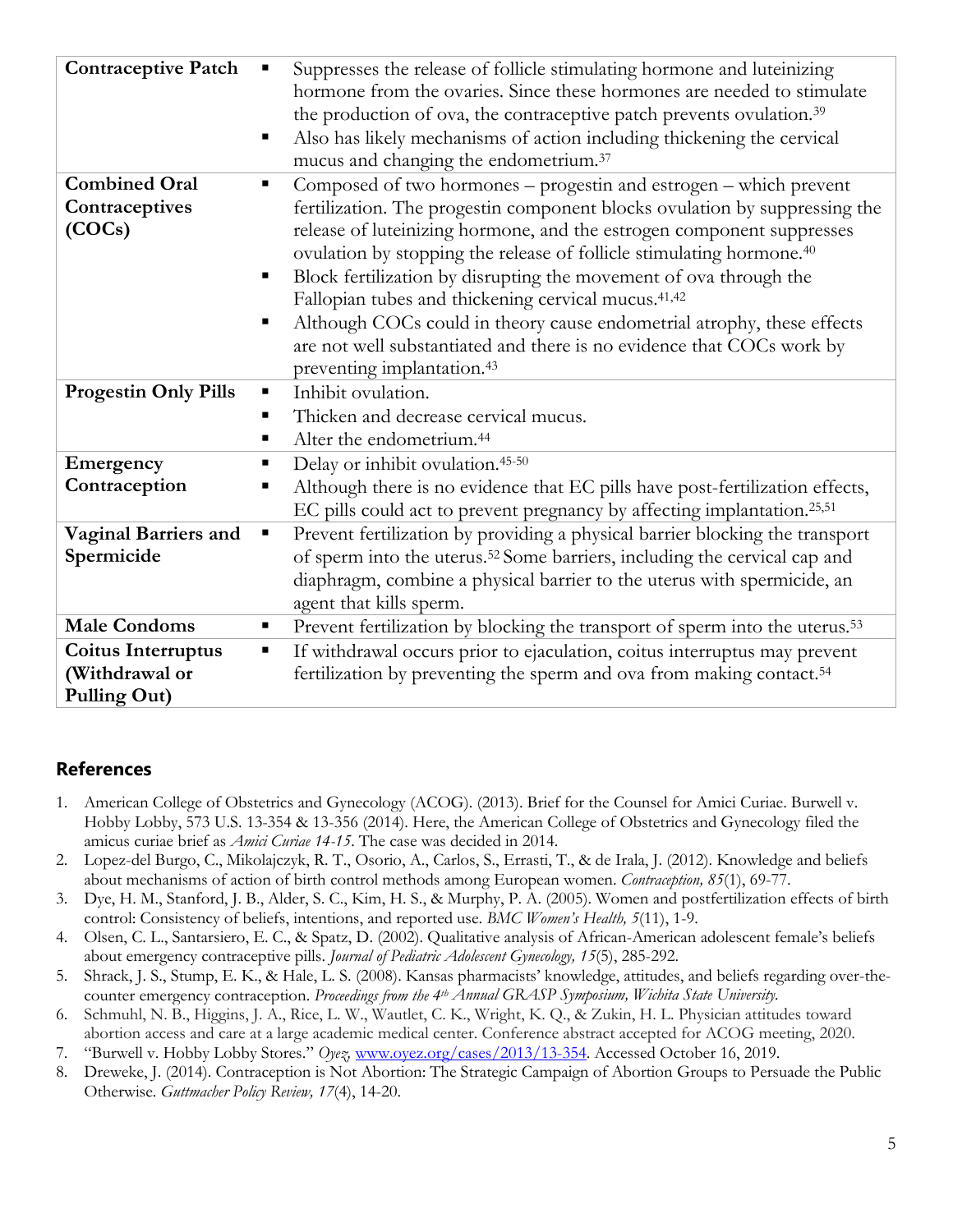- 9. Belluck, P. (2018, September 7). Science does not support claims that contraceptives are "abortion-inducing." *The New York Times*. Retrieved fro[m https://www.nytimes.com/2018/09/07/health/kavanaugh-abortion-inducing](https://www.nytimes.com/2018/09/07/health/kavanaugh-abortion-inducing-contraceptives.html)[contraceptives.html.](https://www.nytimes.com/2018/09/07/health/kavanaugh-abortion-inducing-contraceptives.html)
- 10. A.B. 304, 2019 Biennium, 2019 Reg. Sess. (Wis. 2019).
- 11. Pro-Life Wisconsin. (2019, May 15). Opposition to LRB-0325/1 (Kitchens, Felzkowski & Bernier) permitting pharmacists to prescribe certain contraceptives. Retrieved from [https://mailchi.mp/7f34e6ad33f7/support-for-lrb-24461](https://mailchi.mp/7f34e6ad33f7/support-for-lrb-24461-decertifying-abortion-providers-in-the-ma-program-325585?utm_source=Monday+Update&utm_campaign=87d69fc928-EMAIL_CAMPAIGN_2017_06_22_COPY_01&utm_medium=email&utm_term=0_2ff3be8489-87d69fc928-80419617) [decertifying-abortion-providers-in-the-ma-program-325585?utm\\_source=Monday+Update&utm\\_campaign=87d69fc928-](https://mailchi.mp/7f34e6ad33f7/support-for-lrb-24461-decertifying-abortion-providers-in-the-ma-program-325585?utm_source=Monday+Update&utm_campaign=87d69fc928-EMAIL_CAMPAIGN_2017_06_22_COPY_01&utm_medium=email&utm_term=0_2ff3be8489-87d69fc928-80419617) [EMAIL\\_CAMPAIGN\\_2017\\_06\\_22\\_COPY\\_01&utm\\_medium=email&utm\\_term=0\\_2ff3be8489-87d69fc928-80419617.](https://mailchi.mp/7f34e6ad33f7/support-for-lrb-24461-decertifying-abortion-providers-in-the-ma-program-325585?utm_source=Monday+Update&utm_campaign=87d69fc928-EMAIL_CAMPAIGN_2017_06_22_COPY_01&utm_medium=email&utm_term=0_2ff3be8489-87d69fc928-80419617)
- 12. Hou, M. Y., & Roncari, D. (2018). Permanent Contraception. 21st ed. In *Contraceptive Technology.* New York: Ayer Company Publishers, Inc.
- 13. Nelson, A. L., Crabtree, D., & Grentzer J. (2018). Contraceptive Implant. 21st ed. In *Contraceptive Technology.* New York: Ayer Company Publishers, Inc.
- 14. Mäkäräinen, L., van Beek, L., Tuomivaara, L., Asplund, B., & Coelingh Bennink, H. (1998). Ovarian function during the use of a single contraceptive implant: Implanon compared with Norplant. *Fertility & Sterility,, 69*(4), 714-721.
- 15. Rivera, R. Yacobson, I., & Grimes, D. (1999). The mechanism of action of hormonal contraceptives and intrauterine contraceptive devices. *American Journal of Obstetrics and Gynecology, 181*(5): 1263-1269.
- 16. El-Habashi, M., El-Sahwi, S., Gawish, S., & Osman, M. (1980). Effect of Lippes loop on sperm recovery from human fallopian tubes. *Contraception, 22*(5), 549-555.
- 17. Ortiz, M. E., Croxatto, H. B., Bardin, & C. W. (1996). Mechanisms of action of intrauterine devices. *Obstetrical & Gynecological Survey, 51*(12), 42S-51S.
- 18. Heinemann, K., Reed, S., Moehner, S., & Minh, T. D. (2015). Comparative contraceptive effectiveness of levonorgestrelreleasing and copper intrauterine devices: The European Active Surveillance Study for Intrauterine Devices. *Contraception, 91*(4), 280-283.
- 19. World Health Organization. (1987). Mechanism of action, safety and efficacy of intrauterine devices: Technical report series 753. Geneva: World Health Organization.
- 20. Segal, S. J., Alvarez-Sanchez, F., Adejuwon, C. A., Brache de Mejia, V., Leon, P., & Faundes, A. (1985). Absence of chronic gonadotropin in sera of women who use intrauterine devices. *Fertility & Sterility, 44*(2), 214-218.
- 21. Wilcox, A. J., Weinberg, C. R., Armstrong, E. G., & Canfield, R. E. (1987). Urinary human chorionic gonadotropin among intrauterine device users: Detection with a highly specific and sensitive assay. *Fertility & Sterility, 47*(2), 265-269.
- 22. Videla-Rivero, L., Etchepareborda, J. J., & Kesseru, E. (1987). Early chorionic activity in women bearing inert IUD, copper IUD and levonorgestrel-releasing IUD. *Contraception, 36*(2), 217-226.
- 23. Alvarez, F., Brache, V., & Fernandez, E. (1988). New insights on the mode of action of intrauterine contraceptive devices in women. *Fertility & Sterility, 49*(5), 768-773.
- 24. Ganacharya, S., Bhattoa, & Batar I. (2003). Ectopic pregnancy among non-medicated and copper-containing intrauterine device users: A 10-year follow-up. *European Journal of Obstetrics & Gynecology and Reproductive Biology, 111*(1), 78-82.
- 25. Trussell, J., Cleland, K., & Bimla Schwarz, E. (2018). Emergency Contraception. 21st ed. In *Contraceptive Technology.* New York: Ayer Company Publishers, Inc.
- 26. Mikolajczyk, R. T., & Stanford, J. B. (2007). Levonorgestrel emergency contraception: A joint analysis of effectiveness and mechanism of action. *Fertility*  $\mathcal{E}$  Sterility, 88(3), 565-571.
- 27. Barbosa, I., Olsson, S. E., Odlind, V., Goncalves, T., & Coutinho, E. (1995). Ovarian function after seven years' use of a levonorgestrel IUD. *Advances in Contraception, 11*(2), 85-95.
- 28. Sagiroglu, N. Phagocytosis of spermatozoa in the uterine cavity of women using intrauterine device. *International Journal of Fertility, 16*(1), 1-14.
- 29. Ammala, M., Nyman, T., Strengell, L., & Rutanen, E. M. (1995). Effects of intrauterine contraceptive devices on cytokine messenger ribonucleic acid expression in the human endometrium. *Fertility & Sterility, 63*(4), 773-778.
- 30. Haliloglu, B., Celik, A., Ilter, E., Bozkurt, S., & Ozekici, U. (2011). Comparison of uterine artery blood flow with levonorgestrel intrauterine system and copper intrauterine device. *Contraception, 83*(6), 578-581.
- 31. Shanmugasundaram, U., Hilton, J. F., Critchfield, J. W., Greenblatt, R. M., Giudice, L. C., Averbach, S., Seidman, D.,…& Smith-McCune, K. (2016). Effects of the levonorgestrel-releasing intrauterine device on the immune microenvironment of the human cervix and endometrium. *American Journal of Reproductive Immunology, 76*(2), 137-148.
- 32. Achilles, S. L., Creinin, M. D., Stoner, K. A., Chen, B. A., Meyn, L., Hillier, S. L. (2014). Changes in genital tract immune cell populations after initiation of intrauterine contraception. *American Journal of Obstetrics & Gynecology, 211*(5), 489.e1-489.e9.